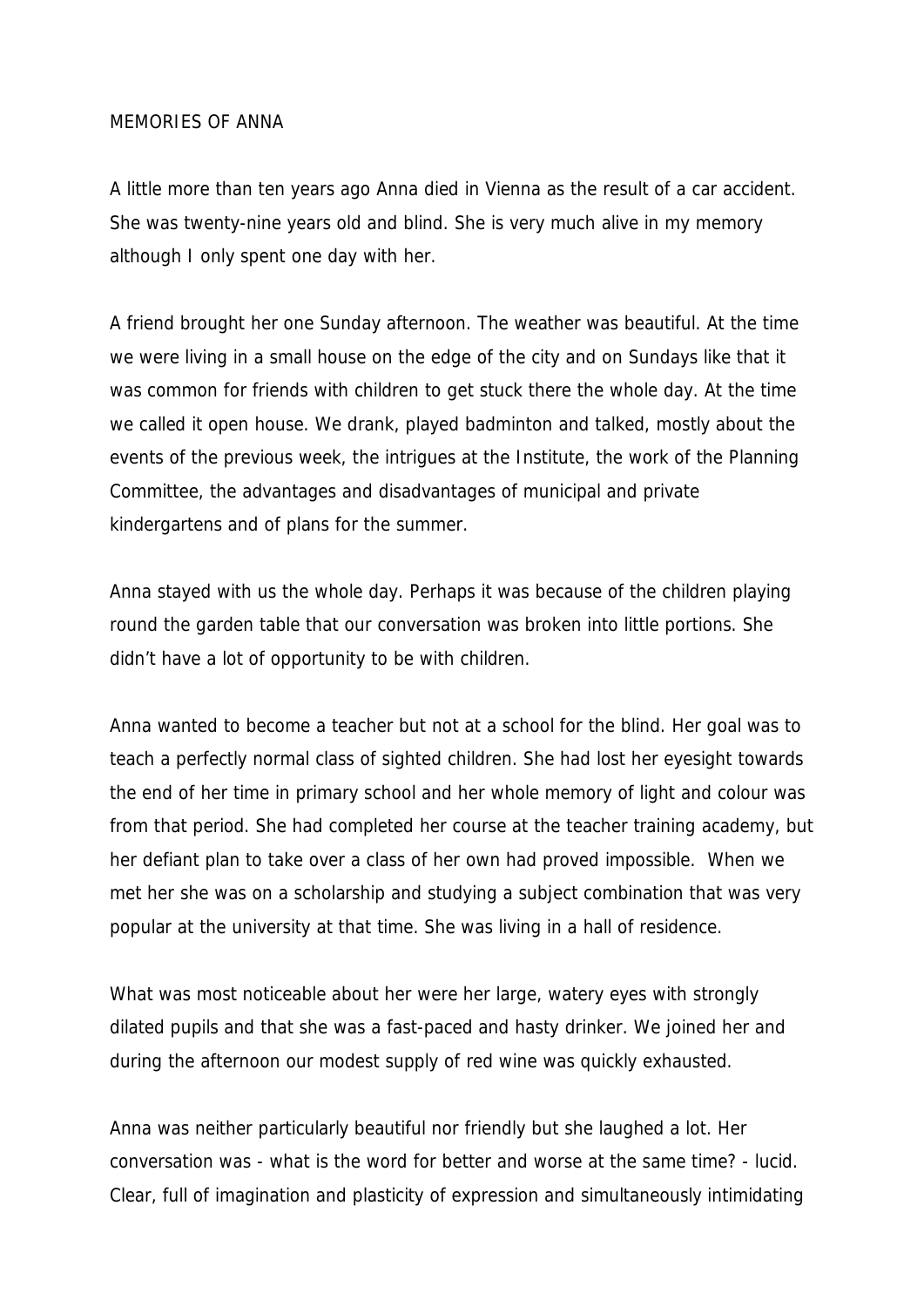and malicious. She was, naturally, the centre of attention. We all knew one another well. Anna's stories, in contrast, were new and she enjoyed the situation which, as the hours passed, became less and less a conversation with frequent asides and unpredictable by-ways and more and more a game of question and answer with appropriately ascribed roles. Her formulations were precise and to the point and it wasn't clear if what she said came from her own experience or from lessons of literature well learned. Perhaps she herself didn't know exactly, and on an afternoon like that it didn't much matter.

\*\*\*\*\*\*\*

She left no doubt that she was well read and that, strangely, writing and not sound was central to her daily life. Of course, she read Braille but the process of transforming printed texts into Braille seemed to her to be too slow and she was, she said, dependent on the excerpts made by selection committees and editors. She had found an alternative. She knew a librarian at the university, a historian who researched the catalogue according to her instructions and supplied her with new books every week. Recently he had begun to call her frequently making suggestions and reserving books for her that she didn't want but borrowed for a week out of politeness anyway. ''A nice person,'' she said, ''a little pushy, but helpful and precise.'' She laughed. But what did she do with all these books? A fellow student in the hall of residence and her mother read them to her. The student during the week, her mother at the weekend. So she was able, she said, to digest huge amounts.

Her mother had become a complete reading machine. The weekends consisted of reading apart from eating meals together and short walks made at the insistence of her mother. Reading aloud was very hard for her mother because of the concentration needed and she often didn't understand what she was reading because of having to articulate the text. Anna rarely talked about these texts even with fellow students in the hall of residence simply because she didn't want to. She had enough to do and if the others didn't understand what they were reading that wasn't her problem.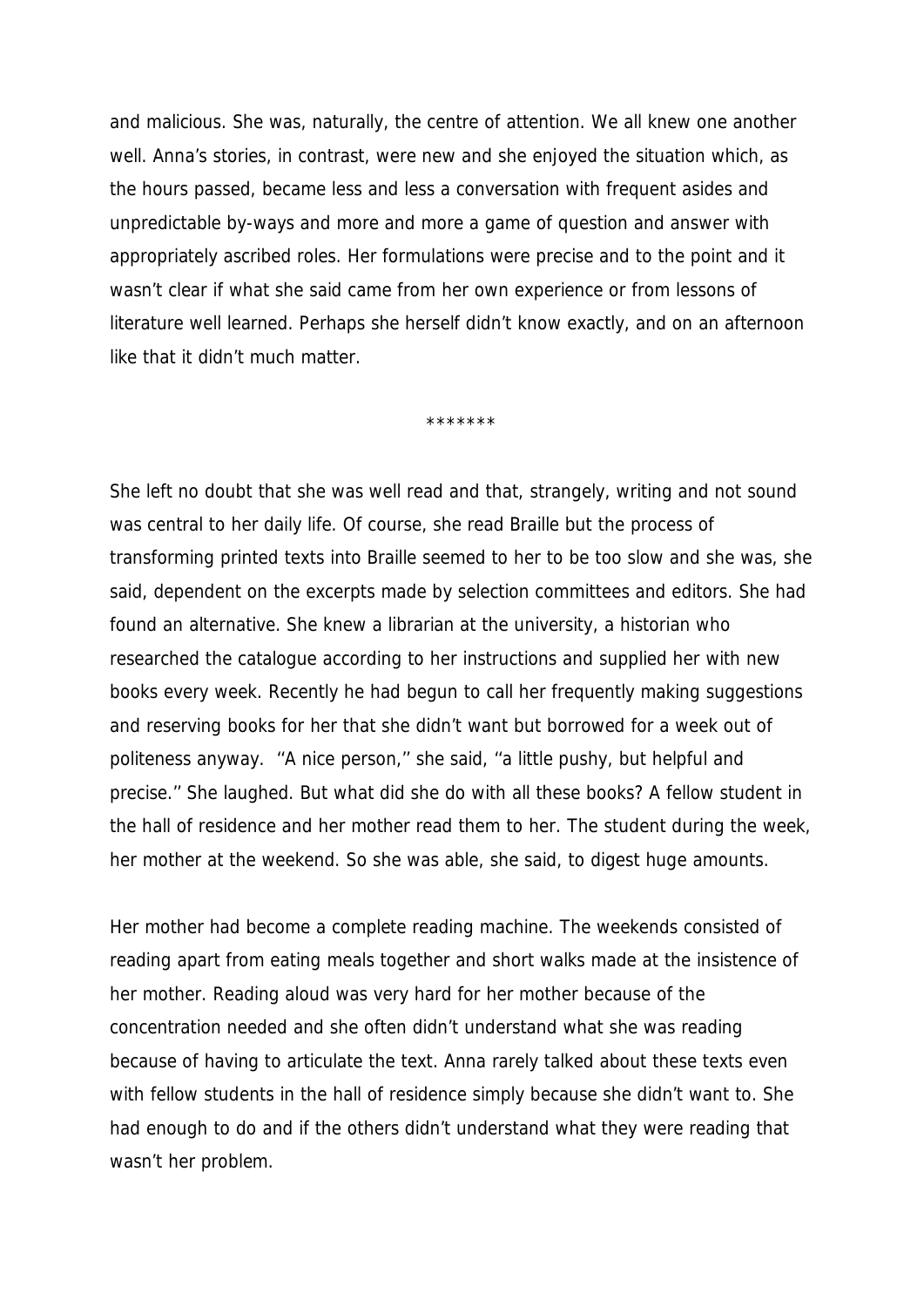Her problem was that both of them read badly. They got tired quickly and read without any sense of rhythm or melody. Instead of restricting themselves to reproducing the text, they would read dialogues 'enhanced' by school dramatics. '' Their voices would drop at the end of a sentence, go up when asking a question and stupid things like that, and you can't believe how many grammatical mistakes are made when reading aloud.'' At the beginning, when she still paid attention to the voices, this made it very difficult.

Recently, however, she had begun to hear the writing. More and more she was able to fade out all the prosodic characteristics and hear the syllables as letters, the sentence as a line, the paragraphs as a page. ''It's like this: as you talk to me now, I hear less your voice than your text. I think I can even hear the hyphens.'' Her exercises in hearing had developed her interest in typography. She had acquired letters of various sizes and forms from the Helvetica and Bodoni typefaces, coloured them and produced relief pictures - large format letter pictograms on paper. Some of those she described in detail must now be in the possession of her mother.

\*\*\*\*\*\*\*\*

She told us of a linguistic experiment. Test persons were shown a film of lip movements in which some of them were wrongly synchronised. While subjects interpreted the sound track on its own overwhelmingly in one way, when they saw the film together with the sound they interpreted equally overwhelmingly in another. The experiment shows that one not only hears with the ears but also with the eyes. The subjects did not 'mis-hear' when they saw the film and heard the sound, rather the brain does not distinguish whether the information which is internally reflected is visual or auditory. Consequently one can hear with the eyes. And if one can hear with the eyes, one can see with the ears.

That is how her days had been since she lost the light. Sound creates space whereby it is irrelevant to the brain processing the information which sense organ enables it to enter. She could with certainty tell day from night by their sound. Darkness has its own sound, just as light could be audible from its noises. That she sometimes made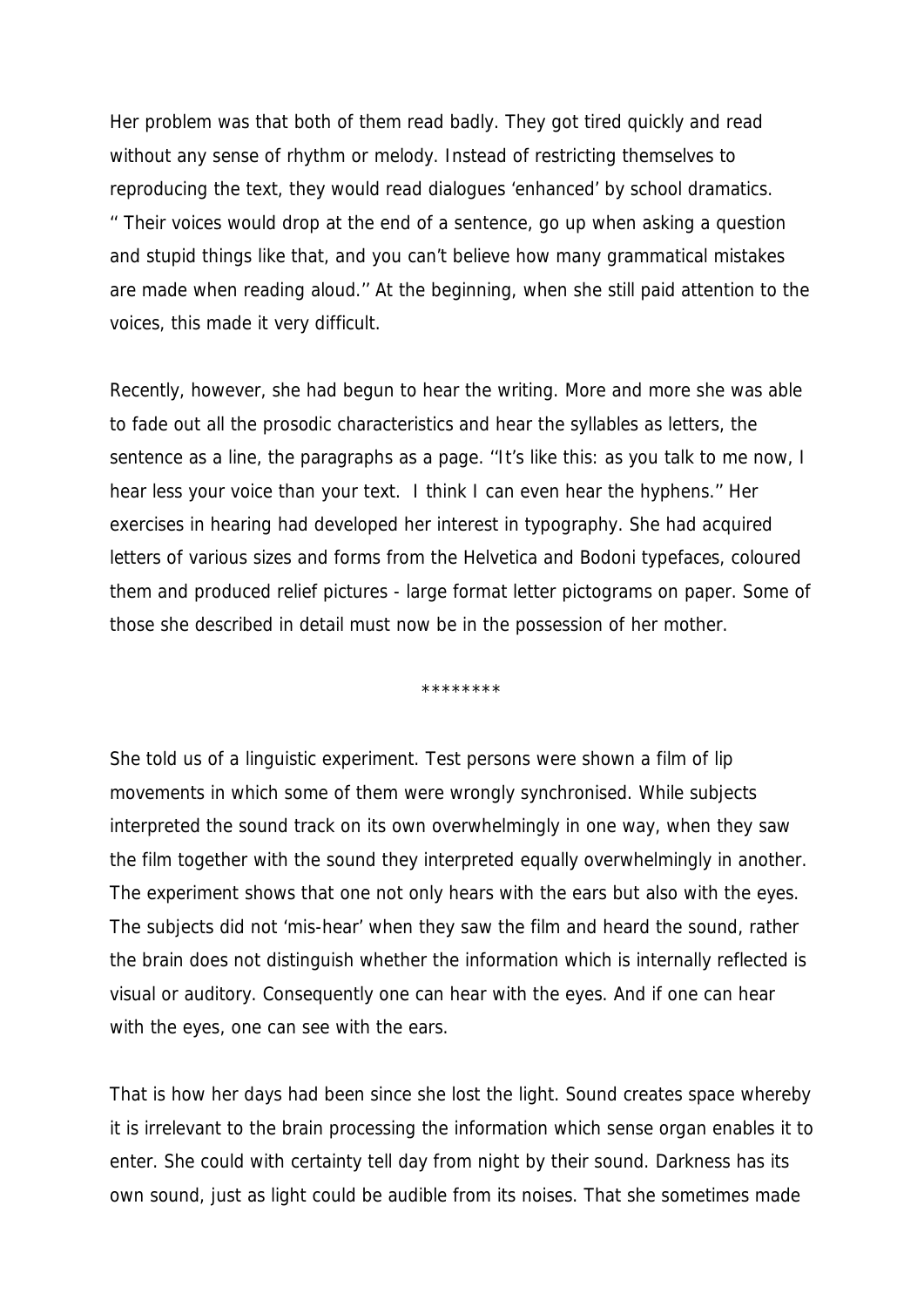mistakes was another question. Incidentally, she liked to go to the cinema very much. She laughed because we didn't know how few film stars were in the films she heard. Many of them had the same dubbed speakers and on top of that she discovered, in tiny supporting roles, the voices of stars such as Al Pacino or Jack Lemmon.

\*\*\*\*\*\*\*\*\*

Most of all she would like to be a stage actress. Firstly because she could easily memorise her lines and secondly because in her life, characterised by her blindness, was basically the life of an actress. "An actor," she said, " when he stands alone on the stage is blind. The lights are extinguished in the auditorium, he doesn't see who he is speaking to but everyone can see him. He is the one who is seen without seeing a single person, just like a blind person.''

Of course she made music. She learned to play the piano and the flute and, as is normal for the blind, she sang in a choir. But that wasn't the music she liked. She told us about going with a friend to a concert given by an Italian female rock singer whom she much admired. When she was twenty she would have liked to be a rock guitarist and singer. In fact she had had offers to play with a Viennese band that was looking for a singer.'' But it wouldn't have worked. It would have been sensational for the band to have not only a woman guitarist, but to have a blind woman guitarist. But it would always have been sensational, without the potential of being not only sensational.''

The problem in the hall of residence was not loneliness. On the contrary, the problem lay with the students, the male students. Apparently blind women attract a particular type of man or perhaps all men. The appeal lay perhaps in the shamelessness, in not having to feel shame because they could not be seen. Shame came not from inside, but from the outside. One is not ashamed because one is naked, but because one is seen naked. Looking is like a net which is laid over the skin and causes shame. Some find the situation liberating if it is missing.